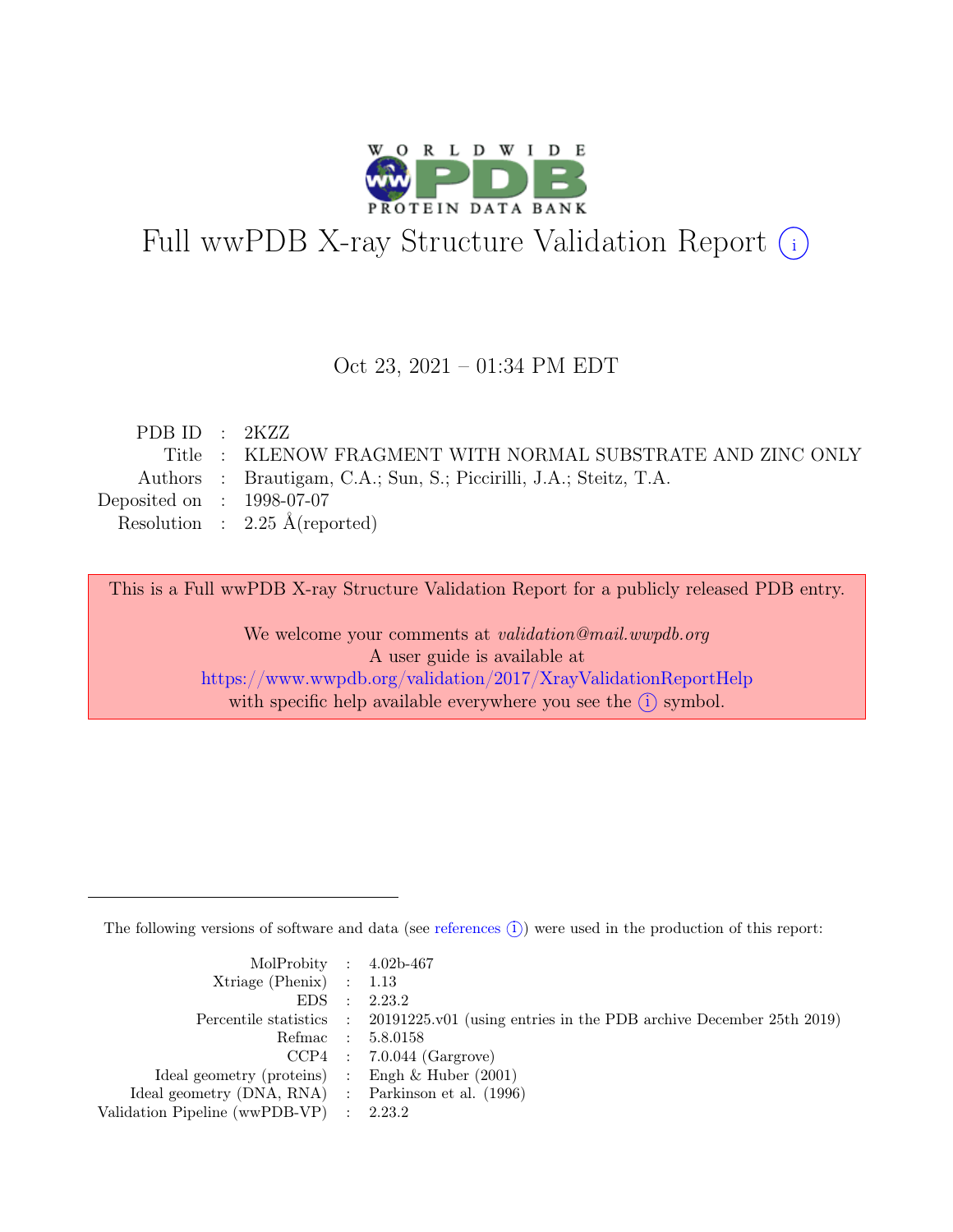# 1 Overall quality at a glance  $(i)$

The following experimental techniques were used to determine the structure: X-RAY DIFFRACTION

The reported resolution of this entry is 2.25 Å.

Percentile scores (ranging between 0-100) for global validation metrics of the entry are shown in the following graphic. The table shows the number of entries on which the scores are based.



| Metric                | Whole archive<br>$(\#Entries)$ | Similar resolution<br>$(\# \text{Entries}, \text{ resolution } \text{range}(\AA))$ |
|-----------------------|--------------------------------|------------------------------------------------------------------------------------|
| $R_{free}$            | 130704                         | 1377 (2.26-2.26)                                                                   |
| Clashscore            | 141614                         | 1487 (2.26-2.26)                                                                   |
| Ramachandran outliers | 138981                         | $1449(2.26-2.26)$                                                                  |
| Sidechain outliers    | 138945                         | 1450 (2.26-2.26)                                                                   |
| RSRZ outliers         | 127900                         | $1356(2.26-2.26)$                                                                  |

The table below summarises the geometric issues observed across the polymeric chains and their fit to the electron density. The red, orange, yellow and green segments of the lower bar indicate the fraction of residues that contain outliers for  $\geq$ =3, 2, 1 and 0 types of geometric quality criteria respectively. A grey segment represents the fraction of residues that are not modelled. The numeric value for each fraction is indicated below the corresponding segment, with a dot representing fractions <=5% The upper red bar (where present) indicates the fraction of residues that have poor fit to the electron density. The numeric value is given above the bar.

| Mol | Chain | $^{\shortmid}$ Length $_{\shortmid}$ |     | Quality of chain |     |     |  |  |  |
|-----|-------|--------------------------------------|-----|------------------|-----|-----|--|--|--|
|     |       | $\overline{ }$                       | 14% | 14%              | 14% | 57% |  |  |  |
|     |       | 605                                  | 10% |                  | 68% | 27% |  |  |  |

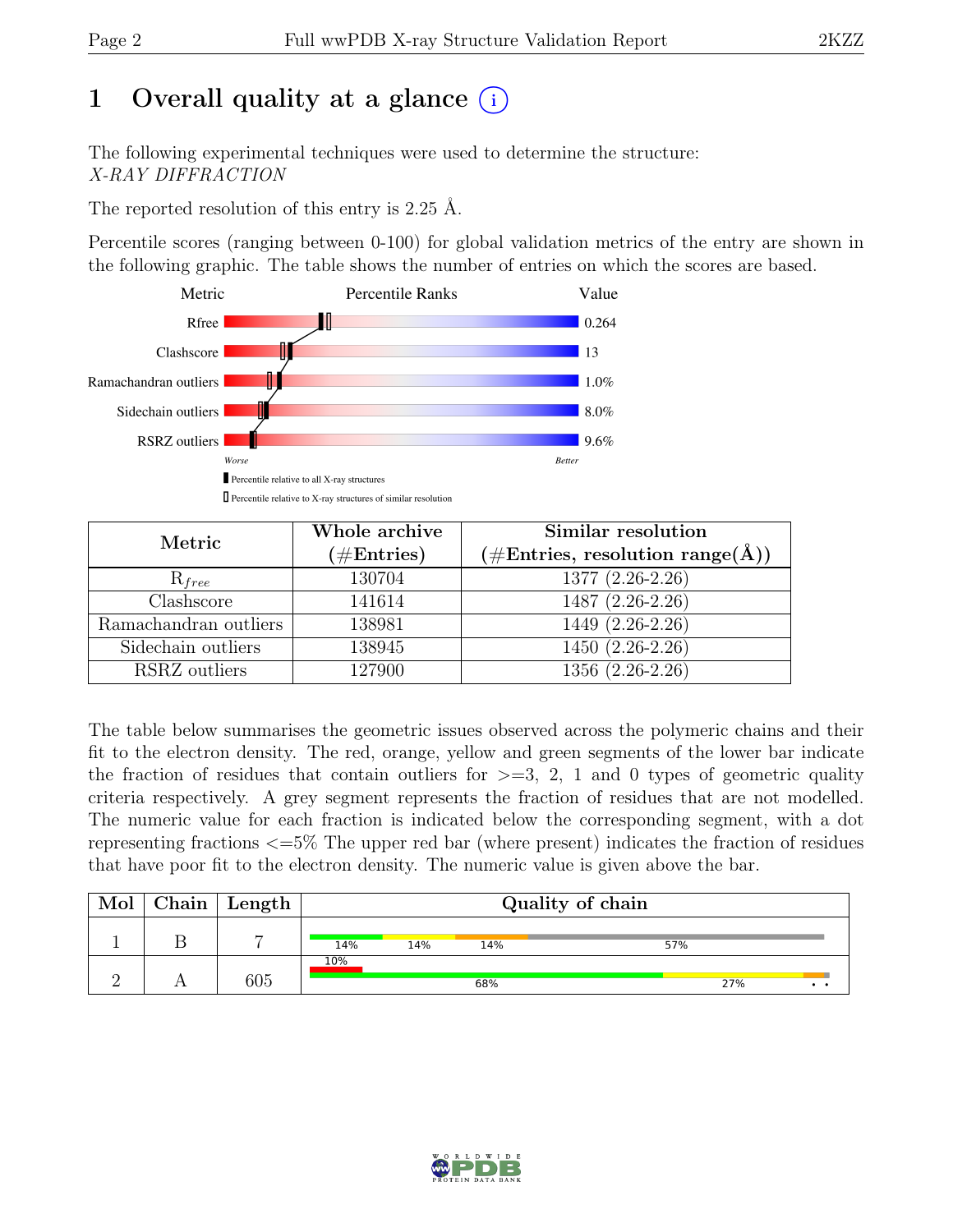# 2 Entry composition  $(i)$

There are 4 unique types of molecules in this entry. The entry contains 5001 atoms, of which 0 are hydrogens and 0 are deuteriums.

In the tables below, the ZeroOcc column contains the number of atoms modelled with zero occupancy, the AltConf column contains the number of residues with at least one atom in alternate conformation and the Trace column contains the number of residues modelled with at most 2 atoms.

• Molecule 1 is a DNA chain called DNA  $(5)-D(*GP*CP*TP*T*AP*CP*G)-3'$ .

|  | $\alpha$ Chain   Residues $\beta$ | Atoms          |     |  | $ZeroOcc \mid AltConf \mid Trace \mid$ |  |  |  |
|--|-----------------------------------|----------------|-----|--|----------------------------------------|--|--|--|
|  |                                   | $_{\rm Total}$ | 19. |  |                                        |  |  |  |

• Molecule 2 is a protein called PROTEIN (DNA POLYMERASE I).

| Mol | Chain Residues |                        |      | Atoms |     | $\mathsf{ZeroOcc} \mid \mathsf{AltConf} \mid \mathsf{Trace}$ |  |
|-----|----------------|------------------------|------|-------|-----|--------------------------------------------------------------|--|
| ∸   | 601            | $_{\rm Total}$<br>4753 | 3008 | 830   | 899 |                                                              |  |

There is a discrepancy between the modelled and reference sequences:

| ${\rm Chain}$ | Residue   Modelled   Actual | Comment                                   | Reference |
|---------------|-----------------------------|-------------------------------------------|-----------|
|               | MET                         | $\alpha$ engineered mutation   UNP P00582 |           |

• Molecule 3 is ZINC ION (three-letter code: ZN) (formula: Zn).

|  | Mol   Chain   Residues | Atoms    | $ZeroOcc \mid AltConf \mid$ |
|--|------------------------|----------|-----------------------------|
|  |                        | Total Zn |                             |
|  |                        | Total Zn |                             |

• Molecule 4 is water.

|  | Mol   Chain   Residues | Atoms               | $ZeroOcc \mid AltConf \mid$ |
|--|------------------------|---------------------|-----------------------------|
|  |                        | Total O             |                             |
|  | 202                    | Total<br>202<br>202 |                             |

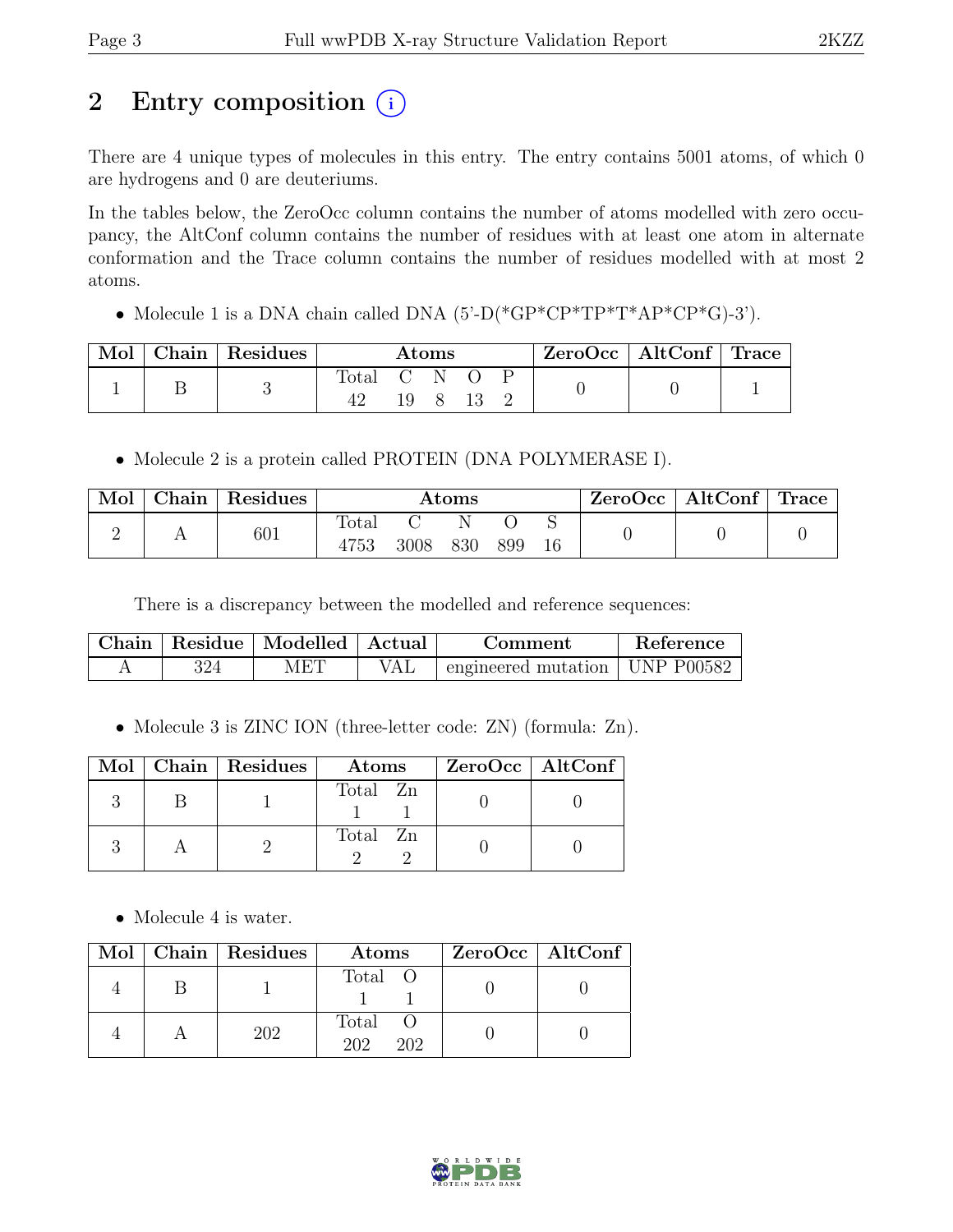## 3 Residue-property plots  $(i)$

These plots are drawn for all protein, RNA, DNA and oligosaccharide chains in the entry. The first graphic for a chain summarises the proportions of the various outlier classes displayed in the second graphic. The second graphic shows the sequence view annotated by issues in geometry and electron density. Residues are color-coded according to the number of geometric quality criteria for which they contain at least one outlier:  $green = 0$ , yellow  $= 1$ , orange  $= 2$  and red  $= 3$  or more. A red dot above a residue indicates a poor fit to the electron density (RSRZ > 2). Stretches of 2 or more consecutive residues without any outlier are shown as a green connector. Residues present in the sample, but not in the model, are shown in grey.

 $\bullet$  Molecule 1: DNA (5'-D(\*GP\*CP\*TP\*T\*AP\*CP\*G)-3')



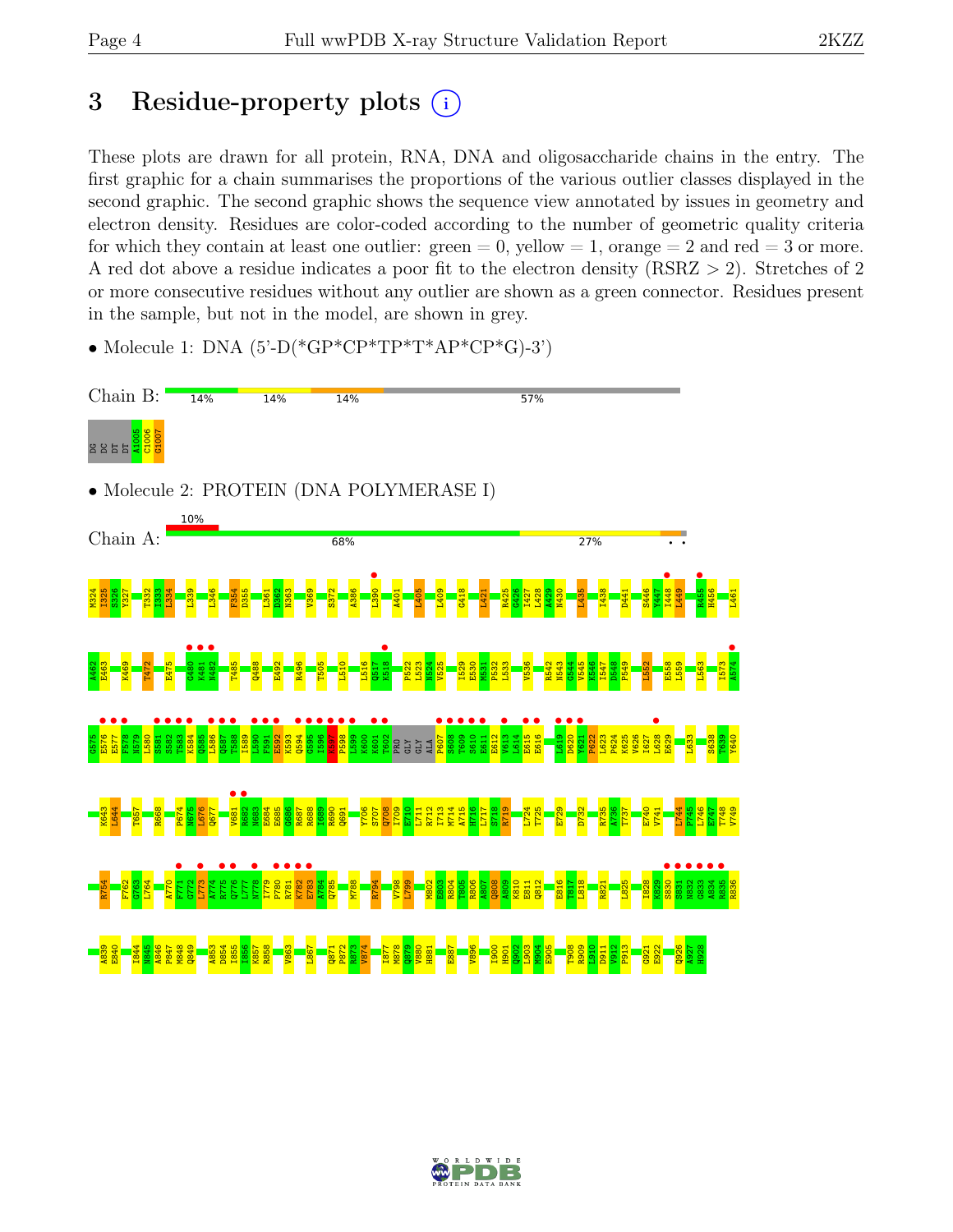## 4 Data and refinement statistics  $(i)$

| Property                                                             | Value                                                    | <b>Source</b> |
|----------------------------------------------------------------------|----------------------------------------------------------|---------------|
| Space group                                                          | $\overline{P}$ 43                                        | Depositor     |
| Cell constants                                                       | 101.70Å<br>$101.70\text{\AA}$<br>85.70Å                  |               |
| a, b, c, $\alpha$ , $\beta$ , $\gamma$                               | $90.00^\circ$<br>$90.00^\circ$<br>$90.00^\circ$          | Depositor     |
| Resolution $(A)$                                                     | 20.00<br>$-2.25$                                         | Depositor     |
|                                                                      | 19.95<br>$-2.25$                                         | <b>EDS</b>    |
| % Data completeness                                                  | 84.4 (20.00-2.25)                                        | Depositor     |
| (in resolution range)                                                | $80.7(19.95-2.25)$                                       | <b>EDS</b>    |
| $R_{merge}$                                                          | (Not available)                                          | Depositor     |
| $\mathrm{R}_{sym}$                                                   | 0.06                                                     | Depositor     |
| $\langle I/\sigma(I) \rangle$ <sup>1</sup>                           | $\overline{2.41}$ (at 2.26Å)                             | Xtriage       |
| Refinement program                                                   | $X-PLOR$ 3.851                                           | Depositor     |
| $R, R_{free}$                                                        | $\overline{0.202}$ ,<br>0.251                            | Depositor     |
|                                                                      | 0.217<br>0.264<br>$\ddot{\phantom{a}}$                   | DCC           |
| $R_{free}$ test set                                                  | 2491 reflections $(7.13\%)$                              | wwPDB-VP      |
| Wilson B-factor $(A^2)$                                              | 31.2                                                     | Xtriage       |
| Anisotropy                                                           | 0.279                                                    | Xtriage       |
| Bulk solvent $k_{sol}(e/\mathring{A}^3)$ , $B_{sol}(\mathring{A}^2)$ | $0.38$ , 62.1                                            | <b>EDS</b>    |
| L-test for twinning <sup>2</sup>                                     | $\langle  L  \rangle = 0.49, \langle L^2 \rangle = 0.33$ | Xtriage       |
| Estimated twinning fraction                                          | $0.055$ for h,-k,-l                                      | Xtriage       |
| $F_o, F_c$ correlation                                               | 0.94                                                     | <b>EDS</b>    |
| Total number of atoms                                                | 5001                                                     | wwPDB-VP      |
| Average B, all atoms $(A^2)$                                         | 44.0                                                     | wwPDB-VP      |

Xtriage's analysis on translational NCS is as follows: The largest off-origin peak in the Patterson function is 3.98% of the height of the origin peak. No significant pseudotranslation is detected.

<sup>&</sup>lt;sup>2</sup>Theoretical values of  $\langle |L| \rangle$ ,  $\langle L^2 \rangle$  for acentric reflections are 0.5, 0.333 respectively for untwinned datasets, and 0.375, 0.2 for perfectly twinned datasets.



<span id="page-4-1"></span><span id="page-4-0"></span><sup>1</sup> Intensities estimated from amplitudes.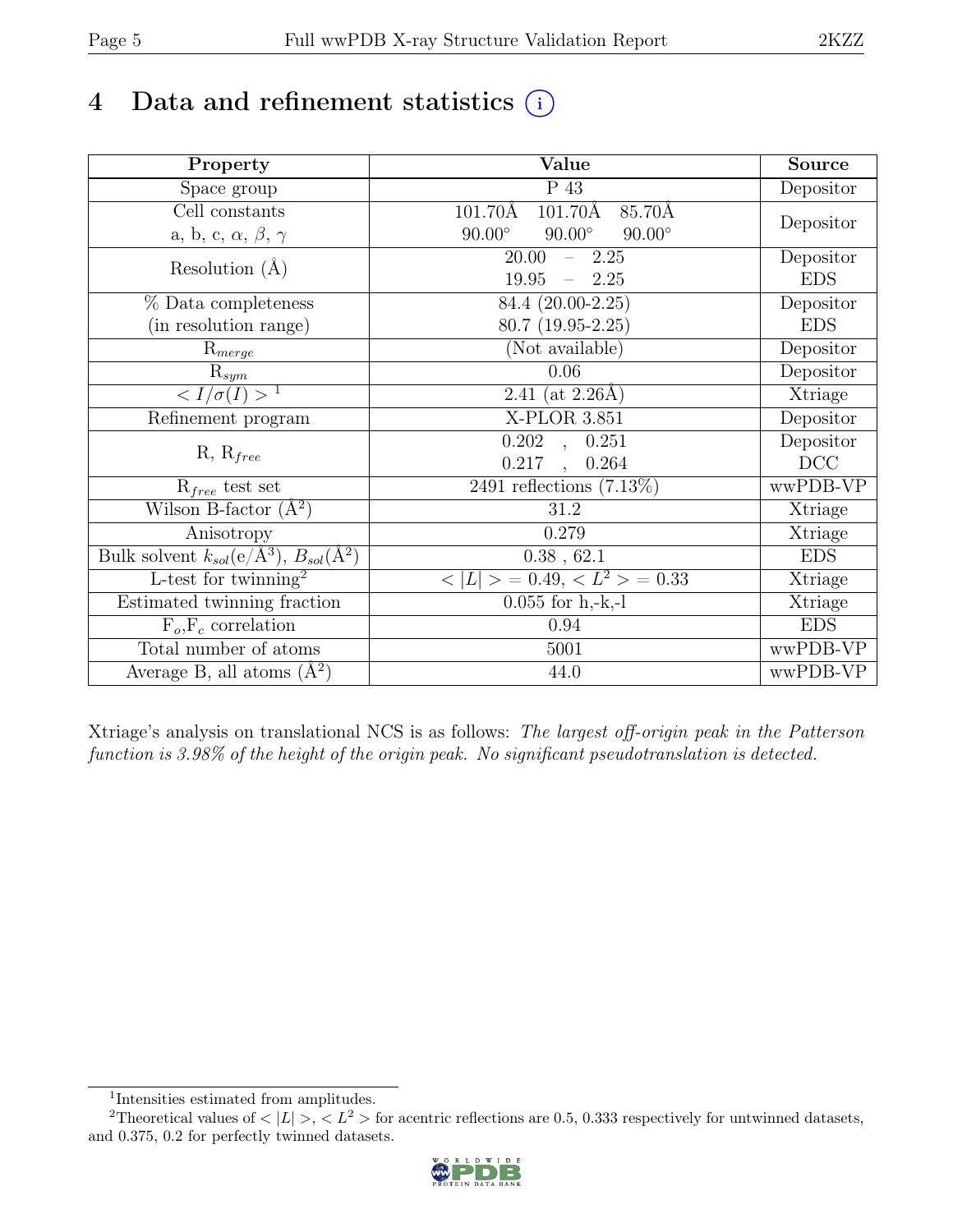# 5 Model quality  $(i)$

## 5.1 Standard geometry (i)

Bond lengths and bond angles in the following residue types are not validated in this section: ZN

The Z score for a bond length (or angle) is the number of standard deviations the observed value is removed from the expected value. A bond length (or angle) with  $|Z| > 5$  is considered an outlier worth inspection. RMSZ is the root-mean-square of all Z scores of the bond lengths (or angles).

| Mol           | Chain |      | Bond lengths     | Bond angles |                    |  |
|---------------|-------|------|------------------|-------------|--------------------|--|
|               |       | RMSZ | # $ Z  > 5$      | RMSZ        | # $ Z  > 5$        |  |
|               |       | 2.57 | $4/46$ $(8.7\%)$ | 3.31        | $10/70$ $(14.3\%)$ |  |
| $\mathcal{P}$ |       | 0.46 | 0/4839           | 0.73        | $3/6547$ $(0.0\%)$ |  |
| All           | All   | 0.52 | $4/4885(0.1\%)$  | 0.80        | $13/6617(0.2\%)$   |  |

All (4) bond length outliers are listed below:

| Mol | Chain |      |    | Res   Type   Atoms | $Z -$   | $\mathcal{O}$ Observed(A) | Ideal(A) |
|-----|-------|------|----|--------------------|---------|---------------------------|----------|
|     |       | 1006 | DC | $O3'$ -P           | $-6.93$ | 1.52                      | $1.61\,$ |
|     |       | 1006 | DC | $N1-C6$            | 6.35    |                           | 1.37     |
|     |       | 1007 | DG | $N9-C4$            | $-5.29$ | 1.33                      | 1.38     |
|     |       | 1006 | DС | $P-O5'$            | 5.12    | .64                       | $1.59\,$ |

All (13) bond angle outliers are listed below:

| Mol                         | Chain | Res  | <b>Type</b> | Atoms          | Z       | $\text{Observed} (°)$ | Ideal(°) |
|-----------------------------|-------|------|-------------|----------------|---------|-----------------------|----------|
| 1                           | B     | 1006 | DC          | $P-O3'-C3'$    | 11.74   | 133.79                | 119.70   |
| 1                           | B     | 1007 | DG          | $C5-N7-C8$     | $-7.91$ | 100.34                | 104.30   |
| 1                           | B     | 1007 | DG          | $C8-N9-C4$     | $-7.37$ | 103.45                | 106.40   |
| $\mathbf{1}$                | B     | 1007 | DG          | $C4'-C3'-C2'$  | $-7.34$ | 96.49                 | 103.10   |
| $\overline{2}$              | А     | 597  | <b>LYS</b>  | $N$ -CA-C      | 6.88    | 129.58                | 111.00   |
| 1                           | B     | 1007 | DG          | $N7-C8-N9$     | 6.87    | 116.54                | 113.10   |
| 1                           | B     | 1006 | DC          | $C4'-C3'-C2'$  | $-6.70$ | 97.07                 | 103.10   |
| $\mathbf 1$                 | B     | 1007 | DG          | $O4'$ -C4'-C3' | $-6.02$ | 102.09                | 104.50   |
| $\mathcal{D}_{\mathcal{A}}$ | А     | 607  | <b>PRO</b>  | $N$ -CA-CB     | 5.74    | 110.18                | 103.30   |
| 1                           | B     | 1007 | DG          | $N9-C4-C5$     | 5.62    | 107.65                | 105.40   |
| 1                           | B     | 1006 | DC          | $C2-N3-C4$     | 5.47    | 122.63                | 119.90   |
| $\mathcal{D}_{\mathcal{A}}$ | А     | 887  | GLU         | $N$ -CA-C      | $-5.19$ | 96.98                 | 111.00   |
| $\overline{1}$              | B     | 1006 | DC          | $P-O5'-C5'$    | 5.12    | 129.10                | 120.90   |

There are no chirality outliers.

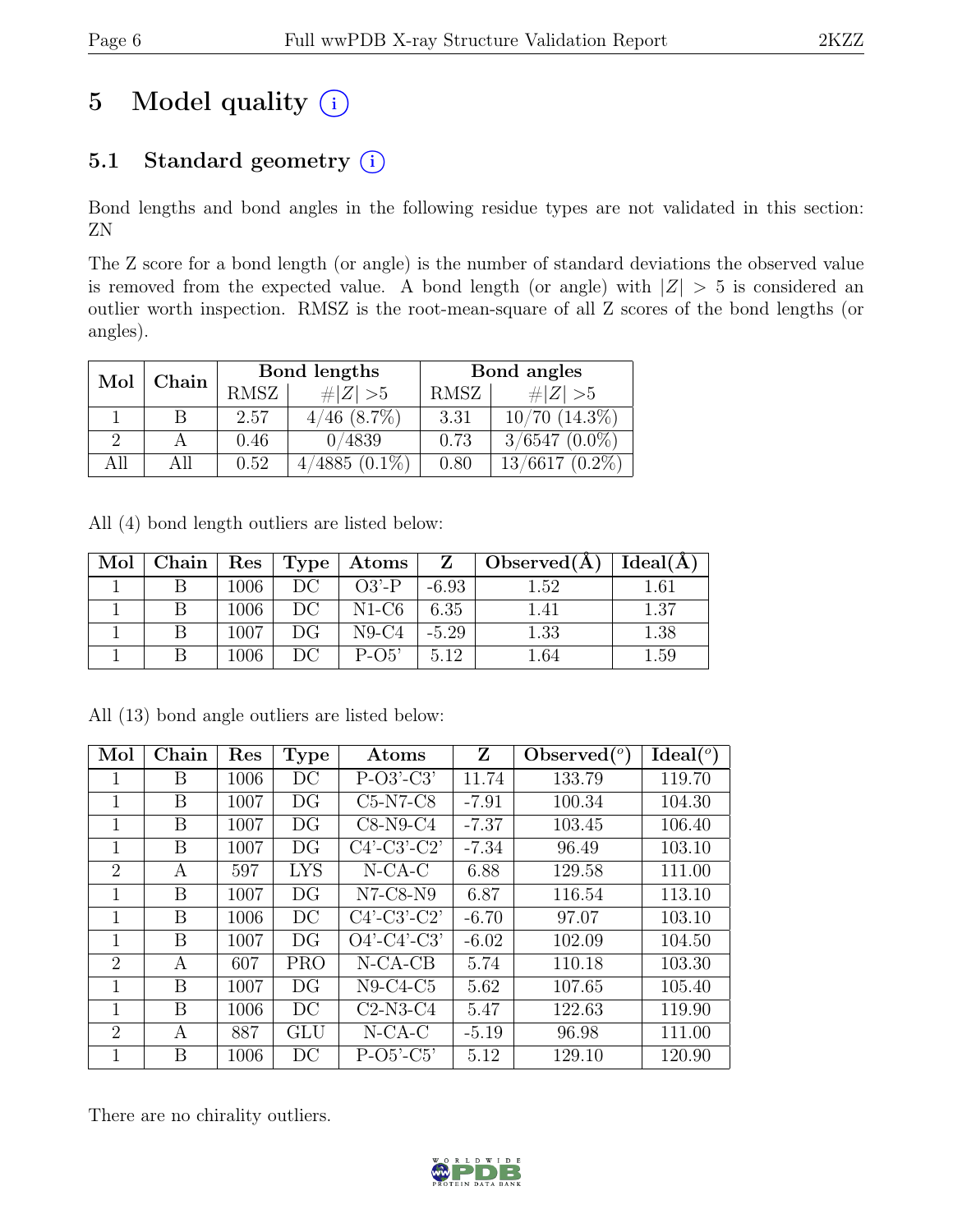There are no planarity outliers.

## 5.2 Too-close contacts (i)

In the following table, the Non-H and H(model) columns list the number of non-hydrogen atoms and hydrogen atoms in the chain respectively. The H(added) column lists the number of hydrogen atoms added and optimized by MolProbity. The Clashes column lists the number of clashes within the asymmetric unit, whereas Symm-Clashes lists symmetry-related clashes.

|  |      |      |     | Mol   Chain   Non-H   H(model)   H(added)   Clashes   Symm-Clashes |
|--|------|------|-----|--------------------------------------------------------------------|
|  | 42   | 23   |     |                                                                    |
|  | 4753 | 4753 | 126 |                                                                    |
|  |      |      |     |                                                                    |
|  |      |      |     |                                                                    |
|  | 202  |      |     |                                                                    |
|  |      |      |     |                                                                    |
|  | 5001 |      | 126 |                                                                    |

The all-atom clashscore is defined as the number of clashes found per 1000 atoms (including hydrogen atoms). The all-atom clashscore for this structure is 13.

All (126) close contacts within the same asymmetric unit are listed below, sorted by their clash magnitude.

| Atom-1           | Atom-2           | Interatomic    | Clash         |
|------------------|------------------|----------------|---------------|
|                  |                  | distance $(A)$ | overlap $(A)$ |
| 2:A:717:LEU:HD21 | 2:A:818:LEU:HD11 | 1.27           | 1.12          |
| 2:A:472:THR:HG22 | 2:A:475:GLU:HG3  | 1.47           | 0.96          |
| 2:A:681:VAL:HA   | 2:A:690:ARG:HH21 | 1.37           | 0.89          |
| 2:A:740:GLU:HB3  | 2:A:794:ARG:HG2  | 1.57           | 0.86          |
| 2:A:855:ILE:HG23 | 2:A:908:THR:HG21 | 1.59           | 0.84          |
| 2:A:545:VAL:HG23 | 2:A:877:ILE:HD12 | 1.59           | 0.83          |
| 2:A:677:GLN:HE21 | 2: A:881: HIS: H | 1.29           | 0.76          |
| 2:A:677:GLN:NE2  | 2:A:881:HIS:H    | 1.85           | 0.75          |
| 2:A:681:VAL:HA   | 2:A:690:ARG:NH2  | 2.03           | 0.74          |
| 2:A:485:THR:H    | 2:A:488:GLN:HE21 | 1.36           | 0.71          |
| 2:A:921:GLY:HA3  | 2:A:926:GLN:HB3  | 1.74           | 0.69          |
| 2:A:717:LEU:HD21 | 2:A:818:LEU:CD1  | 2.16           | 0.69          |
| 2:A:808:GLN:O    | 2:A:812:GLN:HG2  | 1.94           | 0.68          |
| 2:A:448:ILE:HD11 | 2:A:530:GLU:HG3  | 1.76           | 0.68          |
| 2:A:746:LEU:O    | 2:A:749:VAL:HG12 | 1.93           | 0.67          |
| 2:A:863:VAL:HA   | 2:A:903:LEU:HD13 | 1.78           | 0.66          |
| 2:A:715:ALA:HB1  | 2:A:724:LEU:HD12 | 1.79           | 0.64          |
| 2:A:492:GLU:O    | 2:A:496:ARG:HG3  | 1.99           | 0.63          |

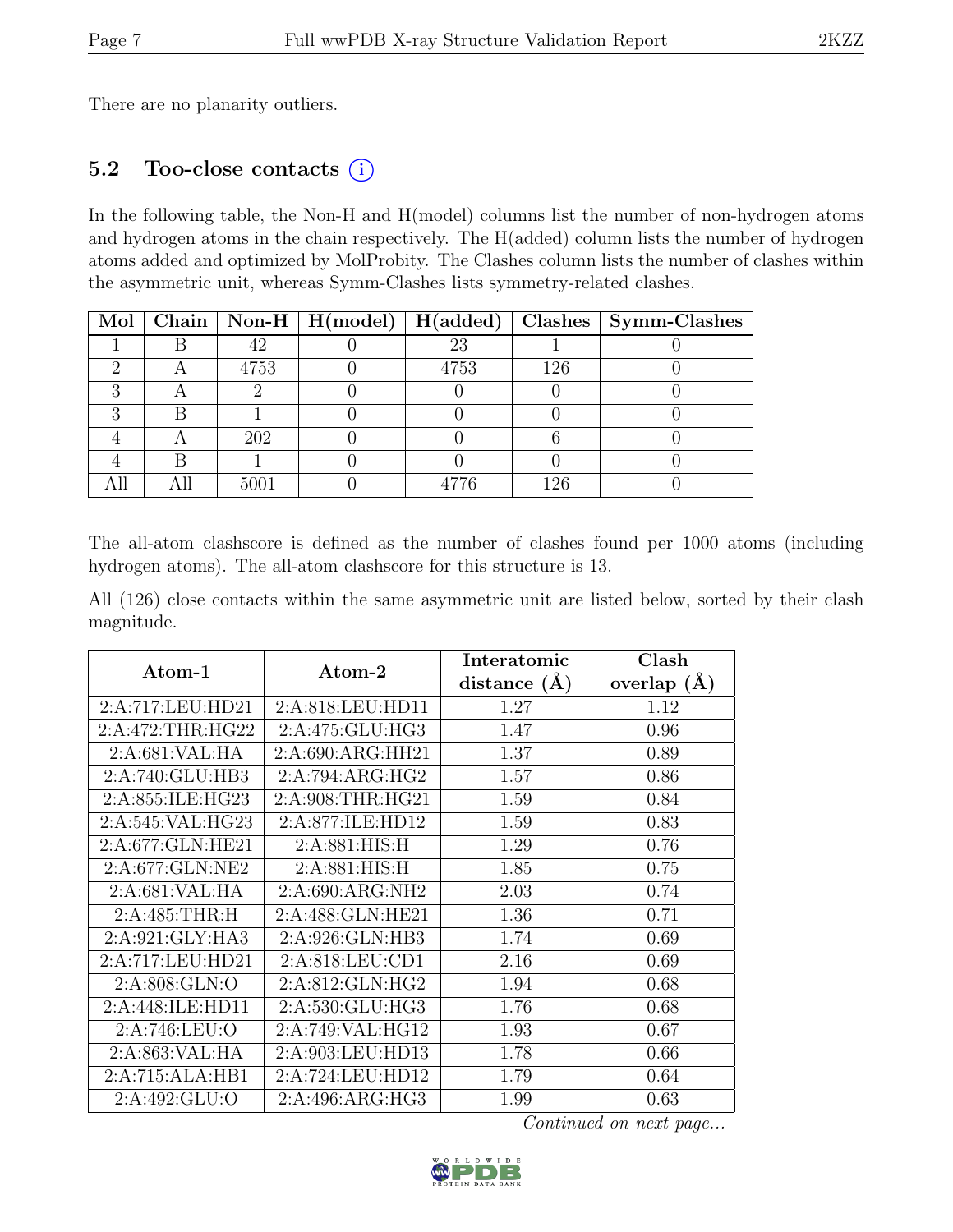| Continuea from previous page |                                                  | Interatomic       | Clash         |
|------------------------------|--------------------------------------------------|-------------------|---------------|
| Atom-1                       | Atom-2                                           | distance $(A)$    | overlap $(A)$ |
| 2:A:712:ARG:HD3              | 2:A:913:PRO:O                                    | 1.99              | 0.63          |
| 2:A:779:ILE:HD12             | 2:A:783:GLU:HG3                                  | 1.81              | 0.62          |
| 2:A:908:THR:HG22             | 2:A:909:ARG:H                                    | 1.64              | 0.62          |
| 2:A:324:MET:O                | 2:A:325:ILE:HG13                                 | 2.01              | 0.60          |
| 2:A:677:GLN:HG2              | 2:A:880:VAL:HG23                                 | 1.82              | 0.60          |
| 2:A:674:PRO:HG2              | 2:A:676:LEU:HD13                                 | 1.83              | 0.60          |
| 2:A:706:TYR:HB3              | 2:A:709:ILE:HB                                   | 1.84              | 0.59          |
| 2:A:782:LYS:HA               | 2:A:785:GLN:HB3                                  | 1.83              | 0.59          |
| 2:A:922:GLU:HB2              | 2:A:926:GLN:HE22                                 | 1.68              | 0.59          |
| 2:A:586:LEU:HD22             | 2:A:627:ILE:HD13                                 | 1.84              | 0.59          |
| 2:A:435:LEU:HD13             | 2:A:438:ILE:HG12                                 | 1.85              | 0.58          |
| 2:A:677:GLN:HE21             | 2:A:881:HIS:N                                    | 1.99              | 0.57          |
| 2:A:922:GLU:HB2              | 2:A:926:GLN:NE2                                  | 2.20              | 0.57          |
| 2:A:798:VAL:O                | 2:A:802:MET:HG3                                  | 2.04              | 0.56          |
| 2:A:878:MET:HG2              | 4: A:50: HOH:O                                   | 2.05              | 0.56          |
| 2:A:725:THR:O                | 2:A:729:GLU:HG2                                  | 2.06              | 0.56          |
| 2:A:354:PHE:HZ               | 2:A:428:LEU:HD11                                 | 1.71              | 0.56          |
| 2:A:638:SER:O                | 2:A:643:LYS:HG2                                  | 2.04              | 0.56          |
| 2:A:446:SER:OG               | 2:A:456:HIS:HD2                                  | 1.88              | 0.56          |
| 2:A:909:ARG:HB3              | 2:A:911:ASP:OD1                                  | 2.05              | 0.56          |
| 2:A:363:ASN:HD22             | 2:A:542:ARG:HH11                                 | 1.53              | 0.55          |
| 2:A:418:GLY:O                | 2:A:441:ASP:HA                                   | 2.07              | 0.55          |
| 2:A:640:TYR:O                | 2:A:644:LEU:HB2                                  | 2.07              | 0.55          |
| 2:A:589:ILE:O                | 2:A:593:LYS:HG2                                  | 2.07              | 0.54          |
| 2:A:573:ILE:HG21             | 2:A:623:LEU:HB2                                  | 1.89              | 0.54          |
| 2:A:363:ASN:ND2              | 2:A:542:ARG:HH11                                 | 2.06              | 0.54          |
| 2:A:472:THR:HG22             | 2:A:475:GLU:CG                                   | 2.31              | 0.53          |
| 2:A:668:ARG:HG3              | $2:A:853:ALA:H\overline{B2}$                     | $\overline{1.90}$ | 0.53          |
| 2:A:597:LYS:HG3              | 2:A:598:PRO:HD3                                  | 1.90              | 0.52          |
| 2:A:773:LEU:HD22             | 2:A:773:LEU:O                                    | 2.09              | 0.52          |
| 2:A:523:LEU:HD12             | 4:A:102:HOH:O                                    | 2.10              | 0.52          |
| 2:A:737:THR:O                | 2:A:741:VAL:HG23                                 | 2.09              | 0.52          |
| 2:A:802:MET:O                | 2:A:806:ARG:HG3                                  | 2.09              | 0.52          |
| 2:A:580:LEU:HD12             | 2:A:627:ILE:HG12                                 | 1.92              | $0.52\,$      |
| 2:A:782:LYS:N                | 2:A:782:LYS:HD2                                  | 2.24              | 0.52          |
| 2:A:355:ASP:HB3              | 2:A:372:SER:OG                                   | 2.11              | 0.51          |
| 2:A:744:LEU:HD12             | 2:A:748:THR:OG1                                  | 2.10              | 0.51          |
| 2:A:418:GLY:HA3              | 2:A:421:LEU:HD13                                 | 1.93              | 0.50          |
| 2:A:657:THR:HG22             | 4:A:56:HOH:O                                     | 2.11              | 0.50          |
| 2:A:332:THR:HG22             | 2:A:334:LEU:HD13                                 | 1.91              | 0.50          |
| 2:A:449:LEU:HD13             | $2: A:516: \overline{\textrm{LEU}: \textrm{HG}}$ | 1.93              | 0.50          |

Continued from previous page.

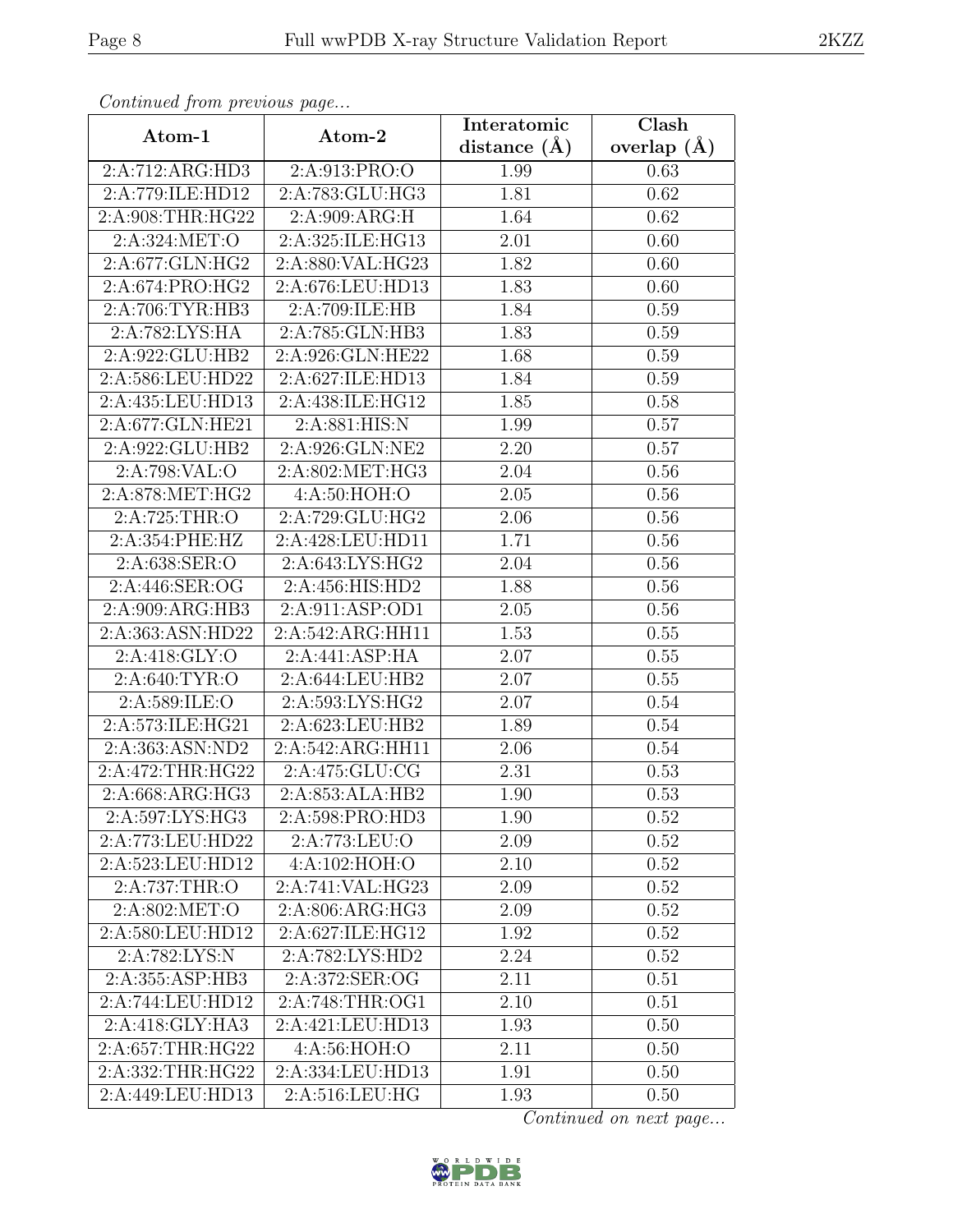| Continuea from previous page |                  | Interatomic       | Clash           |
|------------------------------|------------------|-------------------|-----------------|
| Atom-1                       | Atom-2           | distance $(A)$    | overlap $(\AA)$ |
| 2:A:612:GLU:HB3              | 2:A:615:GLU:HG2  | 1.93              | 0.50            |
| 2:A:908:THR:HG22             | 2:A:909:ARG:N    | $\overline{2.27}$ | 0.49            |
| 2:A:684:GLU:O                | 2:A:687:ARG:HB2  | 2.13              | 0.49            |
| 2:A:779:ILE:HB               | 2:A:783:GLU:HG2  | 1.95              | 0.49            |
| 2:A:844:ILE:O                | 2:A:848:MET:HE2  | 2.13              | 0.49            |
| 2:A:872:PRO:HG2              | 2:A:874:VAL:HG13 | 1.93              | 0.48            |
| 2:A:657:THR:HB               | 2:A:674:PRO:HD2  | 1.95              | 0.48            |
| 2:A:668:ARG:HE               | 2:A:849:GLN:HG3  | 1.79              | 0.48            |
| 2:A:770:ALA:HA               | 2:A:788:MET:SD   | 2.54              | 0.47            |
| 2:A:427:ILE:O                | 2:A:430:ASN:HB2  | 2.14              | 0.47            |
| 2:A:633:LEU:CD2              | 2:A:685:GLU:HG3  | 2.45              | 0.47            |
| 2:A:418:GLY:HA2              | 2:A:505:THR:HG21 | 1.96              | 0.47            |
| 2:A:735:ARG:HB3              | 2:A:749:VAL:HG11 | 1.96              | 0.47            |
| 2:A:846:ALA:HB3              | 2:A:847:PRO:HD3  | 1.97              | 0.46            |
| 2:A:324:MET:HG3              | 2:A:325:ILE:H    | 1.79              | 0.46            |
| 2:A:633:LEU:HD21             | 2:A:685:GLU:HG3  | 1.97              | 0.46            |
| 2:A:615:GLU:HB3              | 2:A:628:LEU:HD21 | 1.96              | 0.46            |
| 2:A:623:LEU:O                | 2:A:626:VAL:HG22 | 2.16              | 0.46            |
| 2:A:327:TYR:CD1              | 2:A:492:GLU:HB3  | 2.51              | 0.46            |
| 2:A:677:GLN:HG3              | 4: A:23: HOH:O   | 2.16              | 0.46            |
| 2:A:354:PHE:CZ               | 2:A:428:LEU:HD11 | 2.50              | 0.46            |
| 2:A:559:LEU:O                | 2:A:563:LEU:HG   | 2.17              | 0.45            |
|                              | 2:A:818:LEU:HD11 | 2.20              | 0.45            |
| 2:A:713:ILE:HG21             | 2:A:848:MET:HA   | 1.98              | 0.45            |
| 2:A:808:GLN:OE1              | 2:A:812:GLN:NE2  | 2.50              | 0.45            |
| 2:A:901:HIS:NE2              | 2:A:905:GLU:OE2  | 2.50              | 0.44            |
| 2:A:327:TYR:CE1              | 2:A:496:ARG:HD2  | 2.52              | 0.44            |
| 2:A:401:ALA:O                | 2:A:405:LEU:HB2  | 2.17              | 0.44            |
| 2:A:463:GLU:OE2              | 2:A:469:LYS:HE2  | 2.17              | 0.44            |
| 2:A:687:ARG:O                | 2:A:691:GLN:HG3  | 2.17              | 0.44            |
| 2:A:719:ARG:CZ               | 2:A:804:ARG:HH12 | 2.31              | 0.44            |
| 2:A:853:ALA:O                | 2:A:857:LYS:HG3  | 2.17              | 0.44            |
| 2:A:592:GLU:HG2              | 2:A:592:GLU:O    | 2.18              | 0.44            |
| 2:A:707:SER:C                | 2:A:708:GLN:HG2  | 2.37              | 0.44            |
| 2:A:711:LEU:HD22             | 2:A:762:PHE:CE1  | 2.52              | 0.44            |
| 2: A:836: ARG:O              | 2:A:840:GLU:HG3  | 2.18              | 0.43            |
| 2:A:799:LEU:HD23             | 2:A:799:LEU:HA   | 1.79              | 0.43            |
| 2:A:732:ASP:OD2              | 2:A:754:ARG:NH1  | 2.52              | 0.43            |
| 2:A:552:LEU:HD12             | 2:A:552:LEU:HA   | 1.77              | 0.43            |
| 2:A:713:ILE:HD11             | 2:A:855:ILE:HD12 | 2.01              | 0.43            |
| 2:A:764:LEU:HD13             | 2:A:798:VAL:HG11 | 2.00              | 0.43            |

Continued from previous page.

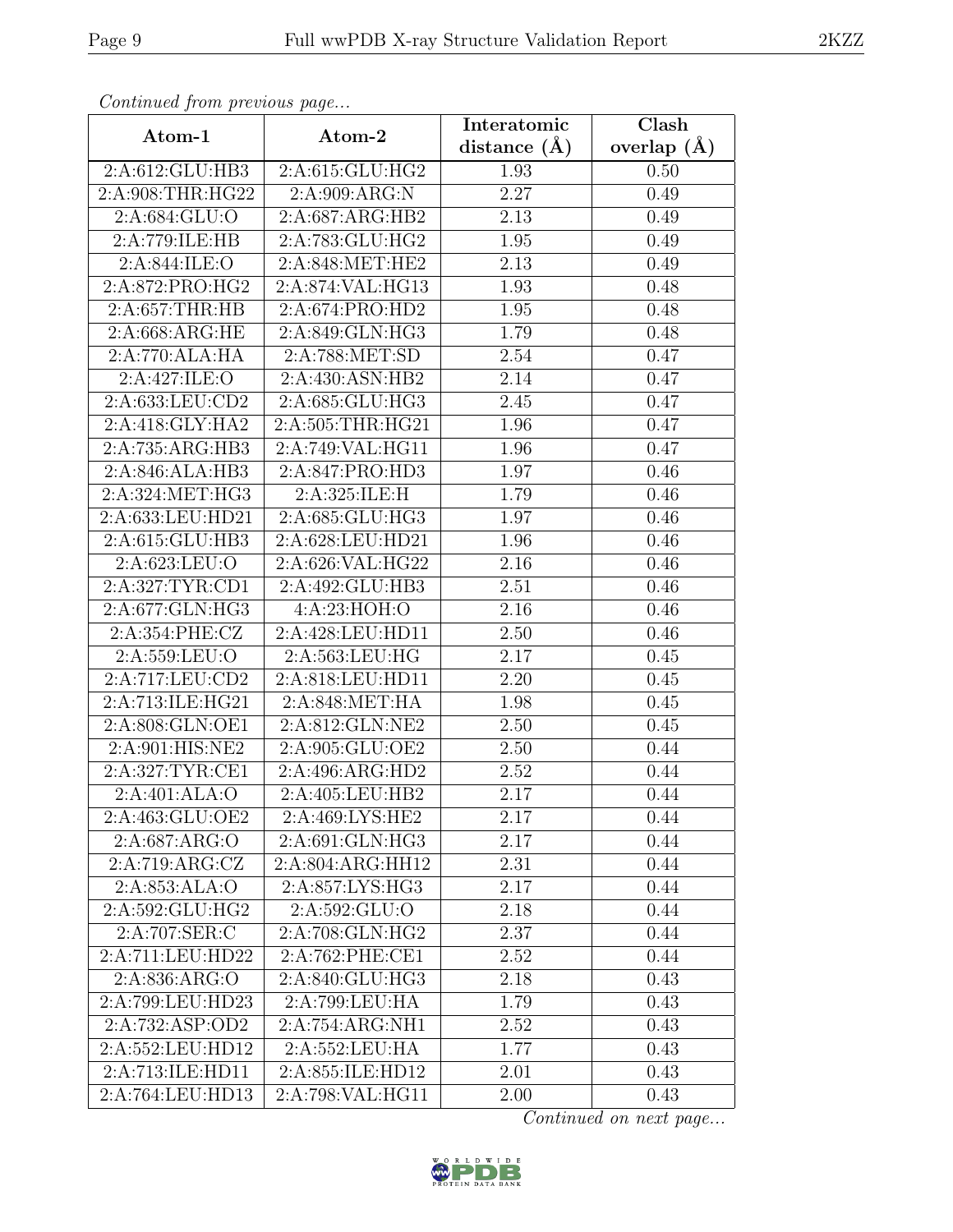| $\cdots$ $J$                | $\mathbf{r} \sim$           | Interatomic       | Clash           |
|-----------------------------|-----------------------------|-------------------|-----------------|
| Atom-1                      | Atom-2                      | distance $(\AA)$  | overlap $(\AA)$ |
| 2:A:369:VAL:HA              | 2:A:386:ALA:HB3             | 2.02              | 0.42            |
| 2:A:858:ARG:HB2             | 2:A:908:THR:HG23            | 2.01              | 0.42            |
| 2:A:525:VAL:O               | 2:A:529:ILE:HB              | 2.20              | 0.42            |
| 2:A:780:PRO:O               | 2:A:783:GLU:HB3             | 2.19              | 0.42            |
| 2:A:714:MET:HB2             | 2:A:848:MET:SD              | 2.59              | 0.42            |
| 2:A:446:SER:OG              | 2:A:461:LEU:HD21            | 2.20              | 0.42            |
| 2:A:623:LEU:N               | 2:A:624:PRO:HD2             | 2.35              | 0.42            |
| 2:A:896:VAL:O               | 2:A:900:ILE:HG12            | 2.20              | 0.42            |
| 2:A:854:ASP:O               | 2:A:858:ARG:HG3             | $\overline{2.20}$ | 0.42            |
| 2:A:708:GLN:HE21            | 2:A:708:GLN:HB3             | 1.57              | 0.42            |
| 2:A:533:LEU:HD12            | 2:A:536:VAL:HG21            | 2.02              | 0.42            |
| 2:A:668:ARG:HB2             | 4: A:80: HOH:O              | 2.19              | 0.41            |
| 2:A:825:LEU:HD22            | 2:A:839:ALA:O               | 2.19              | 0.41            |
| 2:A:324:MET:CG              | 2:A:325:ILE:H               | 2.30              | 0.41            |
| 2:A:547:ILE:O               | 2:A:549:PRO:HD3             | 2.21              | 0.41            |
| 2:A:668:ARG:CG              | 2:A:853:ALA:HB2             | 2.50              | 0.41            |
| 2:A:729:GLU:HG2             | 2:A:729:GLU:H               | 1.77              | 0.41            |
| 2:A:740:GLU:HB3             | 2:A:794:ARG:CG              | 2.40              | 0.41            |
| 2:A:597:LYS:CG              | 2:A:598:PRO:H <sub>D3</sub> | 2.50              | 0.41            |
| 2:A:421:LEU:HD12            | 2:A:421:LEU:HA              | 1.92              | 0.40            |
| 2:A:781:ARG:C               | 2:A:783:GLU:H               | $\overline{2.24}$ | 0.40            |
| 2:A:532:PRO:HB3             | 4:A:185:HOH:O               | 2.21              | 0.40            |
| 2:A:558:GLU:CD              | 2:A:688:ARG:HH12            | 2.25              | 0.40            |
| 2:A:622:PRO:O               | 2:A:625:LYS:HB3             | $\overline{2.21}$ | 0.40            |
| 2:A:810:LYS:HA              | 2:A:828:ILE:HG12            | 2.03              | 0.40            |
| $1:B:1007:\overline{DG:N3}$ | 2:A:361:LEU:HG              | $\overline{2.37}$ | 0.40            |

Continued from previous page...

There are no symmetry-related clashes.

### 5.3 Torsion angles (i)

#### 5.3.1 Protein backbone (i)

In the following table, the Percentiles column shows the percent Ramachandran outliers of the chain as a percentile score with respect to all X-ray entries followed by that with respect to entries of similar resolution.

The Analysed column shows the number of residues for which the backbone conformation was analysed, and the total number of residues.

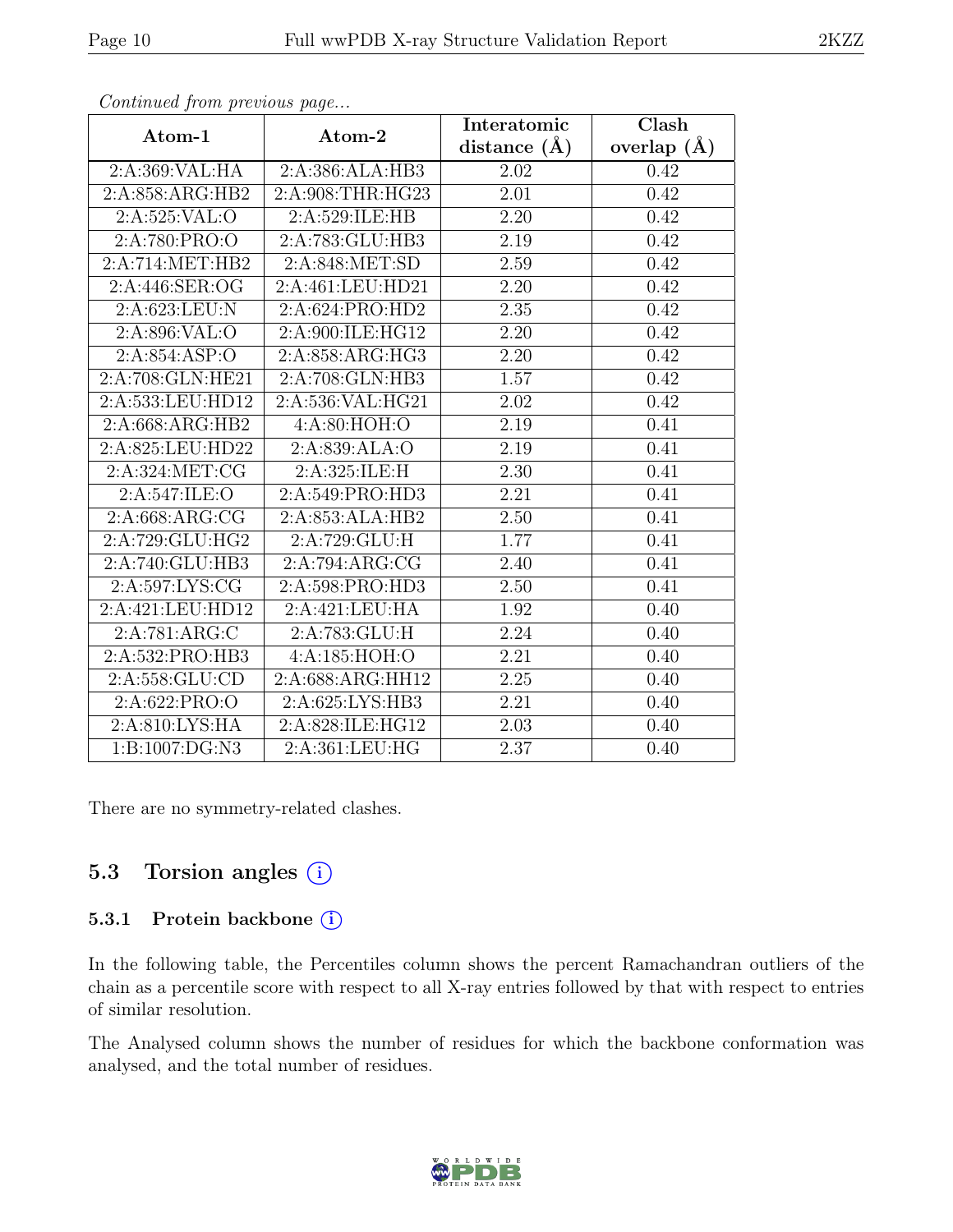| Mol   Chain | ' Analysed                                                    |  | Favoured   Allowed   Outliers   Percentiles |
|-------------|---------------------------------------------------------------|--|---------------------------------------------|
|             | $\mid$ 597/605 (99%)   548 (92%)   43 (7%)   6 (1%)   15   13 |  |                                             |

All (6) Ramachandran outliers are listed below:

| Mol            | Chain | Res | <b>Type</b> |
|----------------|-------|-----|-------------|
| $\overline{2}$ |       | 325 | <b>ILE</b>  |
| 2              |       | 576 | GLU         |
| $\overline{2}$ |       | 597 | <b>LYS</b>  |
| 2              |       | 830 | <b>SER</b>  |
| $\overline{2}$ |       | 594 | <b>GLN</b>  |
| 2              |       | 622 | <b>PRO</b>  |

#### 5.3.2 Protein sidechains (i)

In the following table, the Percentiles column shows the percent sidechain outliers of the chain as a percentile score with respect to all X-ray entries followed by that with respect to entries of similar resolution.

The Analysed column shows the number of residues for which the sidechain conformation was analysed, and the total number of residues.

| $\mid$ Mol $\mid$ Chain $\mid$ | Analysed |  | Rotameric   Outliers   Percentiles |
|--------------------------------|----------|--|------------------------------------|
|                                |          |  |                                    |

All (40) residues with a non-rotameric sidechain are listed below:

| Mol            | Chain              | Res | <b>Type</b> |
|----------------|--------------------|-----|-------------|
| $\overline{2}$ | А                  | 334 | <b>LEU</b>  |
| $\overline{2}$ | $\mathbf{A}$       | 339 | LEU         |
| $\overline{2}$ | $\mathbf{A}$       | 346 | <b>LEU</b>  |
| $\overline{2}$ | $\mathbf{A}$       | 354 | <b>PHE</b>  |
| $\overline{2}$ | $\mathbf{A}$       | 390 | LEU         |
| $\overline{2}$ | $\overline{A}$     | 405 | <b>LEU</b>  |
| $\overline{2}$ | $\mathbf{A}$       | 409 | LEU         |
| $\overline{2}$ | $\overline{A}$     | 421 | <b>LEU</b>  |
| $\overline{2}$ | $\overline{A}$     | 425 | $\rm{ARG}$  |
| $\overline{2}$ | $\mathbf{A}$       | 435 | LEU         |
| $\overline{2}$ | $\overline{A}$     | 449 | <b>LEU</b>  |
| $\overline{2}$ | $\mathbf{A}$       | 472 | <b>THR</b>  |
| $\overline{2}$ | $\overline{\rm A}$ | 510 | LEU         |
| $\overline{2}$ | $\mathbf{A}$       | 522 | <b>PRO</b>  |
| $\overline{2}$ | $\overline{A}$     | 543 | <b>ASN</b>  |

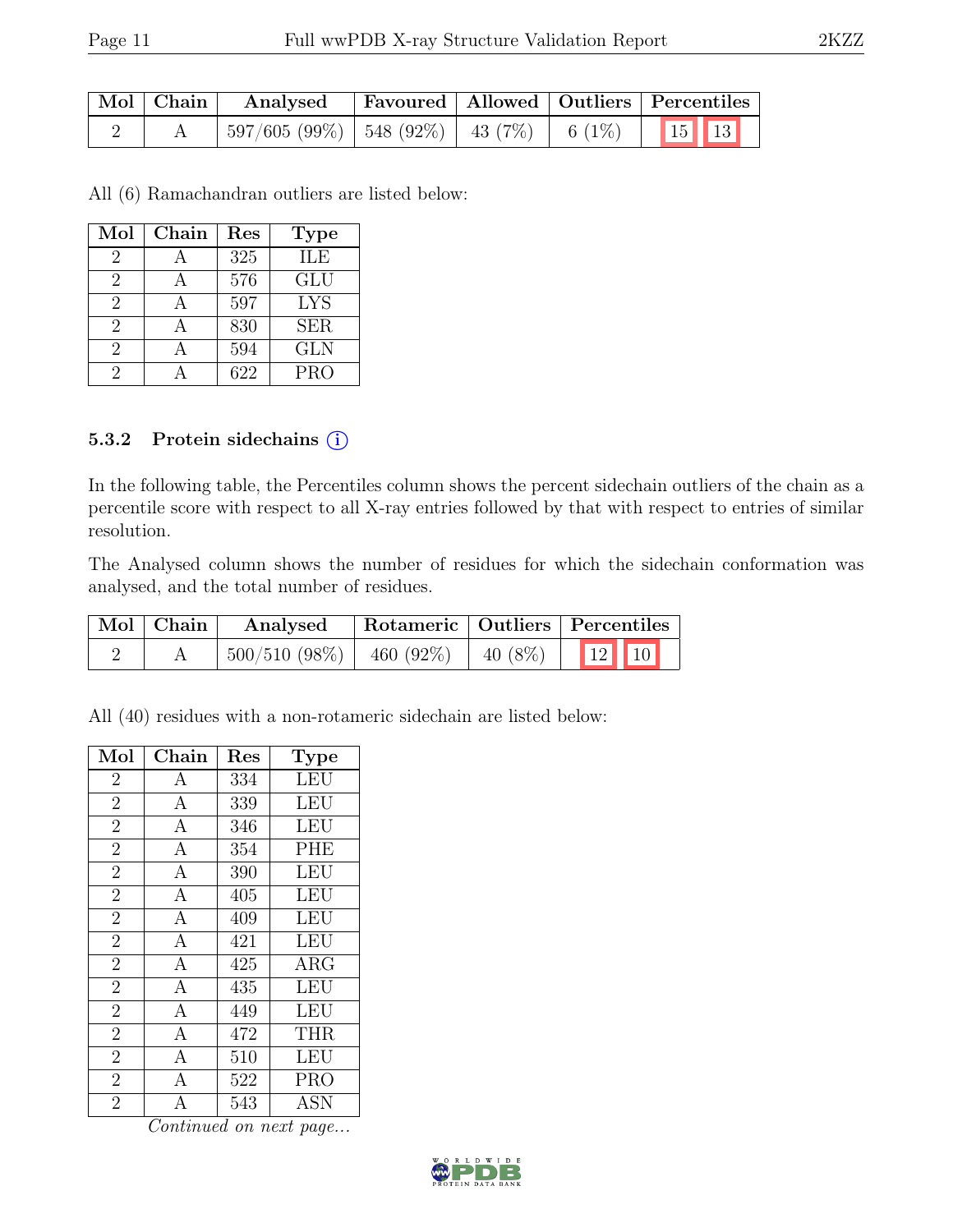| Mol            | Chain                                                                                                                                                                                                                                                                             | Res              | $\cdot$<br>Type           |
|----------------|-----------------------------------------------------------------------------------------------------------------------------------------------------------------------------------------------------------------------------------------------------------------------------------|------------------|---------------------------|
| $\overline{2}$ |                                                                                                                                                                                                                                                                                   | $\overline{552}$ | LEU                       |
| $\overline{2}$ | $\frac{\overline{A}}{\overline{A}}$                                                                                                                                                                                                                                               | 577              | $\overline{\text{GLU}}$   |
| $\overline{2}$ |                                                                                                                                                                                                                                                                                   | 584              | $\overline{\text{LYS}}$   |
| $\overline{2}$ | $\frac{\overline{A}}{\overline{A}} \frac{\overline{A}}{\overline{A}} \frac{\overline{A}}{\overline{A}} \frac{\overline{A}}{\overline{A}} \frac{\overline{A}}{\overline{A}} \frac{\overline{A}}{\overline{A}} \frac{\overline{A}}{\overline{A}} \frac{\overline{A}}{\overline{A}}$ | 592              | $\overline{\text{GLU}}$   |
| $\overline{2}$ |                                                                                                                                                                                                                                                                                   | 616              | $\overline{\mathrm{GLU}}$ |
| $\overline{2}$ |                                                                                                                                                                                                                                                                                   | 620              | <b>ASP</b>                |
| $\overline{2}$ |                                                                                                                                                                                                                                                                                   | 629              | $\overline{\text{GLU}}$   |
| $\overline{2}$ |                                                                                                                                                                                                                                                                                   | 644              | LEU                       |
| $\overline{2}$ |                                                                                                                                                                                                                                                                                   | 676              | LEU                       |
| $\overline{2}$ |                                                                                                                                                                                                                                                                                   | 708              | $\overline{\text{GLN}}$   |
| $\overline{2}$ |                                                                                                                                                                                                                                                                                   | 719              | $\overline{\rm{ARG}}$     |
| $\overline{2}$ |                                                                                                                                                                                                                                                                                   | 744              | LEU                       |
| $\overline{2}$ |                                                                                                                                                                                                                                                                                   | 754              | $\rm{ARG}$                |
| $\overline{2}$ |                                                                                                                                                                                                                                                                                   | 773              | LEU                       |
| $\overline{2}$ |                                                                                                                                                                                                                                                                                   | 782              | <b>LYS</b>                |
| $\overline{2}$ |                                                                                                                                                                                                                                                                                   | 783              | $\overline{\text{GLU}}$   |
| $\overline{2}$ |                                                                                                                                                                                                                                                                                   | 794              | $\overline{\text{ARG}}$   |
| $\overline{2}$ |                                                                                                                                                                                                                                                                                   | 799              | LEU                       |
| $\overline{2}$ |                                                                                                                                                                                                                                                                                   | 808              | $\overline{\text{GLN}}$   |
| $\overline{2}$ | $\frac{\overline{A}}{\overline{A}}$ $\frac{\overline{A}}{\overline{A}}$ $\frac{\overline{A}}{\overline{A}}$                                                                                                                                                                       | 811              | $\overline{\mathrm{GLU}}$ |
| $\overline{2}$ |                                                                                                                                                                                                                                                                                   | 816              | $\overline{\text{GLU}}$   |
| $\overline{2}$ |                                                                                                                                                                                                                                                                                   | 821              | $\overline{\rm{ARG}}$     |
| $\overline{2}$ |                                                                                                                                                                                                                                                                                   | 867              | LEU                       |
| $\overline{2}$ |                                                                                                                                                                                                                                                                                   | 871              | $\overline{\text{GLN}}$   |
| $\overline{2}$ |                                                                                                                                                                                                                                                                                   | 874              | VAL                       |

Continued from previous page...

Sometimes sidechains can be flipped to improve hydrogen bonding and reduce clashes. All (14) such sidechains are listed below:

| Mol            | Chain        | $\operatorname{Res}% \left( \mathcal{N}\right) \equiv\operatorname{Res}(\mathcal{N}_{0},\mathcal{N}_{0})$ | <b>Type</b> |
|----------------|--------------|-----------------------------------------------------------------------------------------------------------|-------------|
| $\overline{2}$ | A            | 363                                                                                                       | <b>ASN</b>  |
| $\overline{2}$ | А            | 456                                                                                                       | <b>HIS</b>  |
| $\overline{2}$ | A            | 487                                                                                                       | <b>ASN</b>  |
| $\overline{2}$ | $\mathbf{A}$ | 488                                                                                                       | GLN         |
| $\overline{2}$ | А            | 519                                                                                                       | <b>HIS</b>  |
| $\overline{2}$ | A            | 543                                                                                                       | <b>ASN</b>  |
| $\overline{2}$ | $\mathbf{A}$ | 571                                                                                                       | <b>HIS</b>  |
| $\overline{2}$ | A            | 677                                                                                                       | GLN         |
| $\overline{2}$ | A            | 708                                                                                                       | <b>GLN</b>  |
| $\overline{2}$ | $\mathbf{A}$ | 716                                                                                                       | <b>HIS</b>  |
| $\overline{2}$ | А            | 734                                                                                                       | <b>HIS</b>  |
| $\overline{2}$ | A            | 812                                                                                                       | <b>GLN</b>  |
| $\overline{2}$ | А            | 845                                                                                                       | ASN         |

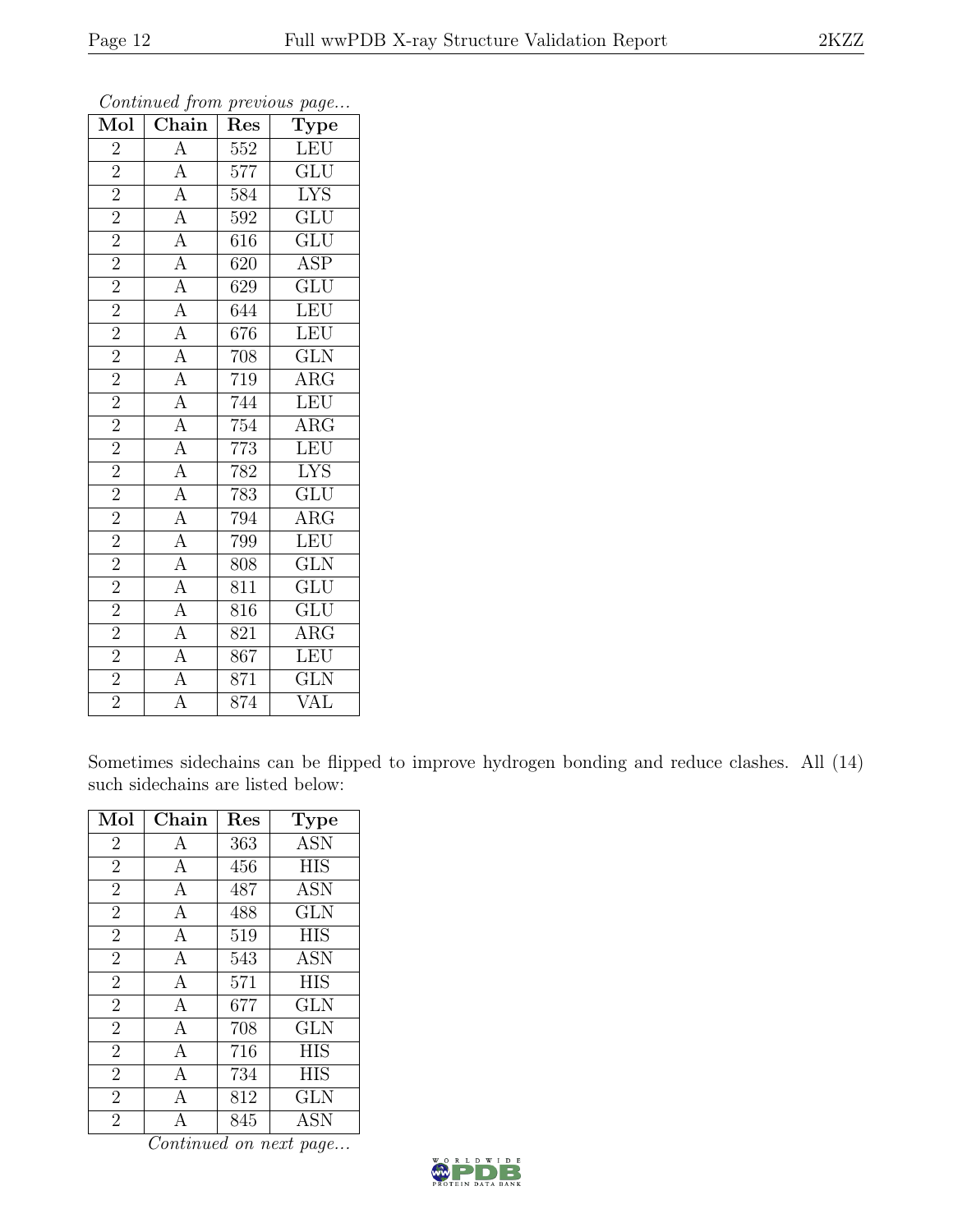Continued from previous page...

| Mol | Chain   Res | <b>Type</b> |
|-----|-------------|-------------|
|     |             |             |

#### 5.3.3 RNA  $(i)$

There are no RNA molecules in this entry.

#### 5.4 Non-standard residues in protein, DNA, RNA chains (i)

There are no non-standard protein/DNA/RNA residues in this entry.

#### 5.5 Carbohydrates  $(i)$

There are no monosaccharides in this entry.

### 5.6 Ligand geometry  $(i)$

Of 3 ligands modelled in this entry, 3 are monoatomic - leaving 0 for Mogul analysis.

There are no bond length outliers.

There are no bond angle outliers.

There are no chirality outliers.

There are no torsion outliers.

There are no ring outliers.

No monomer is involved in short contacts.

### 5.7 Other polymers  $(i)$

There are no such residues in this entry.

## 5.8 Polymer linkage issues  $(i)$

There are no chain breaks in this entry.

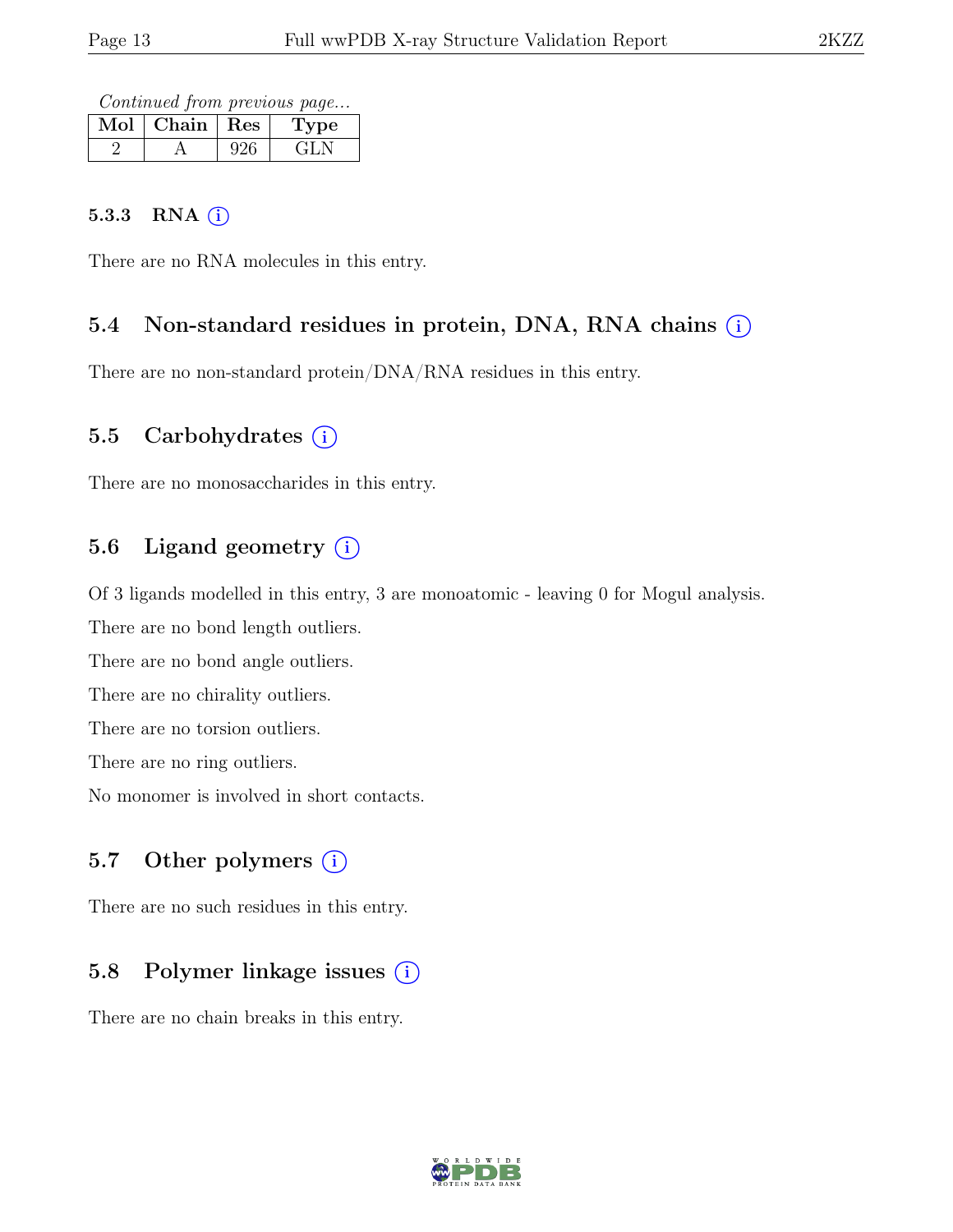## 6 Fit of model and data  $(i)$

## 6.1 Protein, DNA and RNA chains (i)

In the following table, the column labelled ' $\#\text{RSRZ}>2$ ' contains the number (and percentage) of RSRZ outliers, followed by percent RSRZ outliers for the chain as percentile scores relative to all X-ray entries and entries of similar resolution. The OWAB column contains the minimum, median,  $95<sup>th</sup>$  percentile and maximum values of the occupancy-weighted average B-factor per residue. The column labelled 'Q< 0.9' lists the number of (and percentage) of residues with an average occupancy less than 0.9.

| Mol | Chain | Analysed     | ${ <\hspace{-1.5pt}{\mathrm{RSRZ}} \hspace{-1.5pt}>}$ | # $RSRZ>2$                              | $OWAB(A^2)$     | $\rm Q\textcolor{black}{<}0.9$ |
|-----|-------|--------------|-------------------------------------------------------|-----------------------------------------|-----------------|--------------------------------|
|     |       | 3/7(42%)     | $-0.57$                                               | $0$ 100 100                             | 38, 38, 41, 43  |                                |
|     |       | 601/605(99%) | 0.22                                                  | $\overline{7}$<br>$\sqrt{a}$<br>58 (9%) | 16, 37, 94, 100 |                                |
| All | All   | 604/612(98%) | 0.22                                                  | $8$ $\overline{8}$<br>58 $(9\%)$        | 16, 38, 94, 100 |                                |

All (58) RSRZ outliers are listed below:

| Mol            | Chain                 | Res | <b>Type</b>             | <b>RSRZ</b>      |
|----------------|-----------------------|-----|-------------------------|------------------|
| $\overline{2}$ | A                     | 610 | <b>SER</b>              | 10.5             |
| $\overline{2}$ | $\boldsymbol{\rm{A}}$ | 608 | <b>SER</b>              | 9.4              |
| $\overline{2}$ | $\overline{A}$        | 583 | <b>THR</b>              | 8.1              |
| $\overline{2}$ | $\overline{A}$        | 594 | <b>GLN</b>              | 8.0              |
| $\overline{2}$ | $\overline{A}$        | 607 | <b>PRO</b>              | $\overline{7.8}$ |
| $\overline{2}$ | $\overline{A}$        | 609 | <b>THR</b>              | 7.4              |
| $\overline{2}$ | $\overline{A}$        | 602 | <b>THR</b>              | $\overline{7.2}$ |
| $\overline{2}$ | $\overline{A}$        | 601 | <b>LYS</b>              | $\overline{7.1}$ |
| $\overline{2}$ | $\overline{A}$        | 598 | <b>PRO</b>              | 6.9              |
| $\overline{2}$ | $\overline{A}$        | 619 | LEU                     | 6.3              |
| $\overline{2}$ | $\overline{A}$        | 587 | <b>GLN</b>              | 6.1              |
| $\overline{2}$ | $\overline{A}$        | 596 | ILE                     | $\overline{5.9}$ |
| $\overline{2}$ | $\overline{A}$        | 597 | <b>LYS</b>              | 5.4              |
| $\overline{2}$ | $\overline{A}$        | 621 | <b>TYR</b>              | $5.4\,$          |
| $\overline{2}$ | $\overline{A}$        | 620 | <b>ASP</b>              | $\overline{5.4}$ |
| $\overline{2}$ | $\overline{A}$        | 588 | <b>THR</b>              | $\overline{5.1}$ |
| $\overline{2}$ | $\overline{A}$        | 682 | $\overline{\text{ARG}}$ | $\overline{5.0}$ |
| $\frac{2}{2}$  | $\overline{A}$        | 613 | <b>VAL</b>              | $5.0\,$          |
|                | $\overline{A}$        | 782 | <b>LYS</b>              | 4.6              |
| $\overline{2}$ | $\overline{A}$        | 576 | GLU                     | 4.4              |
| $\overline{2}$ | $\overline{A}$        | 835 | $\rm{ARG}$              | 4.4              |
| $\overline{2}$ | $\overline{A}$        | 681 | $\overline{\text{VAL}}$ | 4.4              |
| $\overline{2}$ | $\overline{A}$        | 781 | ARG                     | 4.2              |
| $\overline{2}$ | $\overline{\rm A}$    | 590 | <b>LEU</b>              | 4.2              |

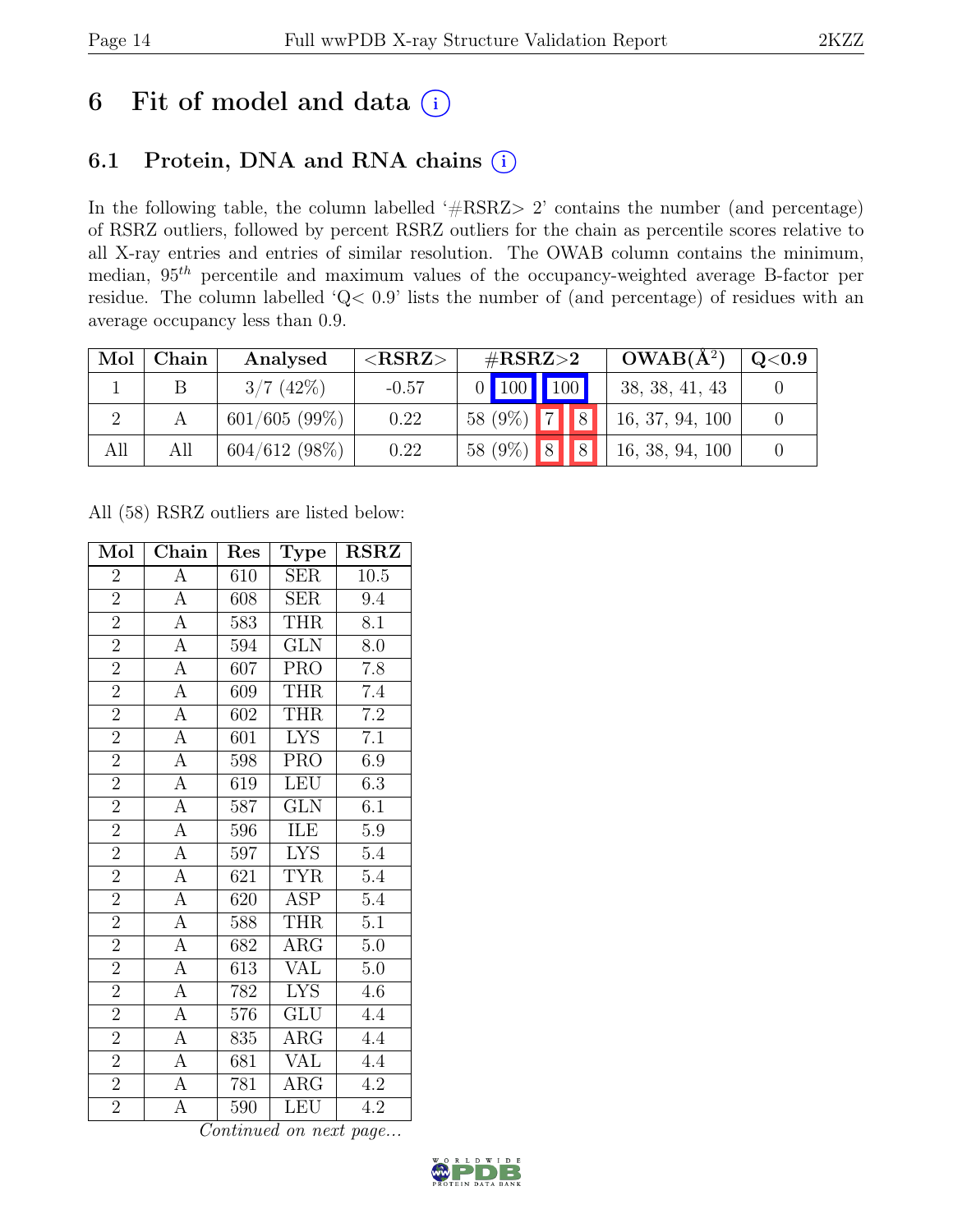| Mol            | Chain              | Res              | <b>Type</b>               | <b>RSRZ</b>      |
|----------------|--------------------|------------------|---------------------------|------------------|
| $\overline{2}$ | $\overline{A}$     | $\overline{595}$ | <b>GLY</b>                | $\overline{4.2}$ |
| $\overline{2}$ | $\overline{A}$     | 832              | <b>ASN</b>                | 4.1              |
| $\overline{2}$ | $\overline{A}$     | $\overline{771}$ | PHE                       | $\overline{4.0}$ |
| $\overline{2}$ | $\overline{A}$     | 599              | <b>LEU</b>                | $\overline{3.9}$ |
| $\overline{2}$ | $\overline{A}$     | $\overline{611}$ | $\overline{\mathrm{GLU}}$ | $\overline{3.8}$ |
| $\overline{2}$ | $\overline{A}$     | 775              | ARG                       | $\overline{3.7}$ |
| $\overline{2}$ | $\overline{\rm A}$ | 831              | <b>SER</b>                | $\overline{3.7}$ |
| $\overline{2}$ | $\overline{\rm A}$ | 581              | $\overline{\text{SER}}$   | $\overline{3.6}$ |
| $\overline{2}$ | A                  | $\overline{833}$ | $\overline{\text{GLY}}$   | $\overline{3.4}$ |
| $\overline{2}$ | $\overline{A}$     | 834              | $\overline{ALA}$          | $\overline{3.2}$ |
| $\overline{2}$ | $\overline{A}$     | 584              | <b>LYS</b>                | $\overline{3.1}$ |
| $\overline{2}$ | $\overline{\rm A}$ | $\overline{616}$ | $\overline{\text{GLU}}$   | $\overline{3.1}$ |
| $\overline{2}$ | $\overline{A}$     | $\overline{582}$ | <b>SER</b>                | $\overline{3.0}$ |
| $\overline{2}$ | $\overline{\rm A}$ | 778              | <b>ASN</b>                | $\overline{3.0}$ |
| $\overline{2}$ | $\overline{\rm A}$ | $\overline{518}$ | <b>LYS</b>                | $\overline{2.9}$ |
| $\overline{2}$ | $\overline{A}$     | $\overline{577}$ | $\overline{\text{GLU}}$   | $2.9\,$          |
| $\overline{2}$ | $\overline{A}$     | $\overline{592}$ | $\overline{\text{GLU}}$   | $\overline{2.9}$ |
| $\overline{2}$ | $\overline{A}$     | 830              | <b>SER</b>                | $\overline{2.8}$ |
| $\overline{2}$ | $\overline{A}$     | 776              | $\overline{\text{GLN}}$   | $\overline{2.8}$ |
| $\overline{2}$ | $\overline{A}$     | 574              | <b>ALA</b>                | $\overline{2.8}$ |
| $\overline{2}$ | $\overline{A}$     | $\overline{6}15$ | $\overline{\mathrm{GLU}}$ | $2.7\,$          |
| $\overline{2}$ | $\overline{\rm A}$ | 481              | <b>LYS</b>                | $\overline{2.7}$ |
| $\overline{2}$ | $\overline{\rm A}$ | 482              | <b>ASN</b>                | $\overline{2.7}$ |
| $\overline{2}$ | $\overline{\rm A}$ | 780              | $\overline{\text{PRO}}$   | $\overline{2.6}$ |
| $\overline{2}$ | $\overline{A}$     | 783              | $\overline{\text{GLU}}$   | 2.5              |
| $\overline{2}$ | $\overline{A}$     | 591              | PHE                       | 2.5              |
| $\overline{2}$ | $\overline{A}$     | $\overline{578}$ | PHE                       | $\overline{2.5}$ |
| $\overline{2}$ | $\overline{\rm A}$ | 586              | <b>LEU</b>                | $\overline{2.4}$ |
| $\overline{2}$ | $\overline{\rm A}$ | 480              | $\overline{\text{GLY}}$   | $\overline{2.4}$ |
| $\overline{2}$ | $\overline{A}$     | 628              | <b>LEU</b>                | $\overline{2.2}$ |
| $\overline{2}$ | $\overline{\rm A}$ | 455              | $\overline{\rm{ARG}}$     | $2.\overline{2}$ |
| $\overline{2}$ | $\overline{A}$     | 390              | LEU                       | $\overline{2.1}$ |
| $\overline{2}$ | $\overline{A}$     | 448              | <b>ILE</b>                | $\overline{2.0}$ |
| $\overline{2}$ | $\overline{\rm A}$ | $\overline{773}$ | LEU                       | $\overline{2.0}$ |

Continued from previous page...

## 6.2 Non-standard residues in protein, DNA, RNA chains (i)

There are no non-standard protein/DNA/RNA residues in this entry.